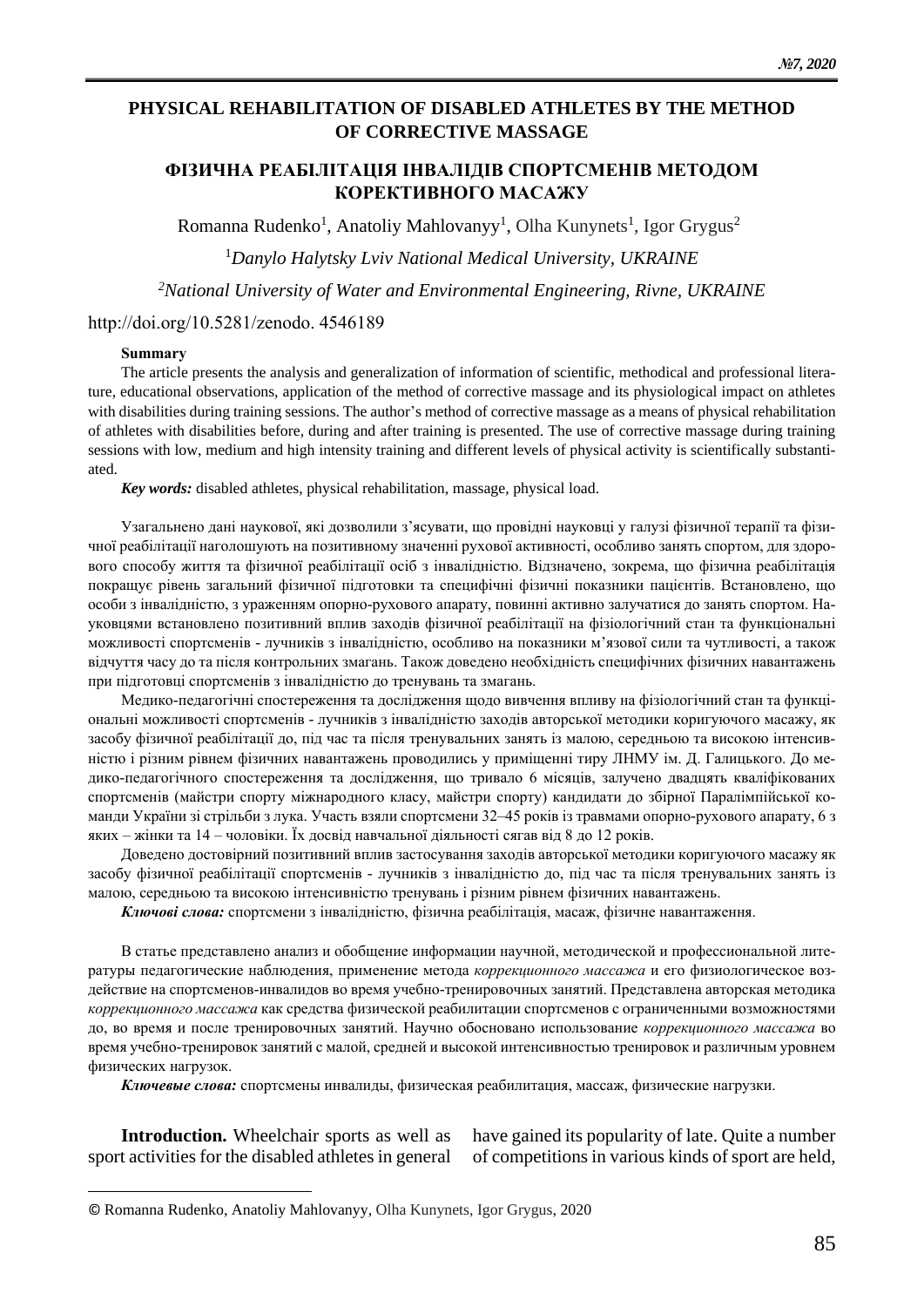European and world championships, Paralympic Games among them [1, 2, 3]. Advance of sport activities for the disabled athletes possesses a humanistic nature, which implies favourable conditions for gradual transitions of impaired people to social activities involvement, providing psychological adaptation and integration of athletes with vision or hearing impairments, muscular skeletal system dysfunctions, mental or physical abnormalities. Disabled athletes' training system possesses scientifically substantiated theoretical basis. Involvement of handicapped persons into physical culture and sports activities is considered to be the most expedient and effective means of physical rehabilitation [2, 3]. Engaging in exercises implies administration of means and methods of physical education aimed at the development and improvement of vitally and professionally significant motor skills and abilities required for gaining everyday self-sufficiency, psychological freedom and professional efficacy [2, 4]. In the majority of cases an underlying disease is accompanied with the whole range of associated illnesses, which necessitate in taking into account various indications and contraindications concerning certain types of physical and psychoemotional loads. Special attention is paid to nonmedicamental therapy, massage modalities being among them [5, 10]. Disabled persons' rehabilitation could be regarded as a set of therapeutic, pedagogical and social measures aimed at restoration (or compensation) of the body functional abnormalities [2, 6, 10]. Currently the studies and experimental data on the effectiveness of massage application in compliance with disabled athletes' traumas and training process characteristics are very scares and definitely insufficient.

**Analysis of current research and publications.** The works of Polish scientists Zadarko Е., Barabasz Z. (2009) emphasize the significance of locomotor activities for healthy lifestyle [5]. Sir Ludwig Guttmann from the hospital in Stock-Mandeville (England) introduced radical changes into the theory and practice of disabled individuals' rehabilitation, shifting the accent on practicing sports [6, 8]. He described in particular that physical therapy improves general fitness as well as specific physical rates of the patients. Disabled individuals with musculoskeletal impairments get to be actively involved in practicing sports. Analysis of the energy expenditure indices during walking after prosthetics alongside with practicing mountaineering were Charles Universit (2009), Prague, Czech Republic (2009) by Dr. Paed, Dr. Jan Kalal, CSc, MU Dr. Natalija Vinakurau, Dr. Pavel Kolář [2, 5, 7, 11].

R.Y. Rudenko (2010 – 2016) has carried out a number of research on the effect of physical therapy measures upon physiological condition of athletes with disabilities [5, 7, 9]. Functional capacities of archers with disabilities according to the indicators of muscle strength and sensitivity as well as sense of time before and after control competitions were analyzed by A. Mahlovanyy (2002 - 2019). The author substantiated the necessity of specific physical activities in preparing the athletes with disabilities for training and competitions [2, 4, 6].

The issues of massage effect upon human physiological systems during work-out sessions, planning and enhancement of rehabilitation measures, quality of life improvement, and moulding of mental and emotional endurance of disabled athletes are studied insufficiently and fragmentarily. Researchers emphasize that those problems are waiting their solutions.

**Organization of the research.** Educational observations were held at the premises of the shooting range of Lviv National Medical University named after Danylo Halytskiy. Twenty qualified athletes (Masters of Sport International Class, Masters of Sport, 1-st category) candidates for the Paralympic national team of Ukraine in archery were involved in the research. Athletes 32-45 years of age with traumas of musculoskeletal system took part, 6 of which were females and 14 males. Their experience of training activity reached from 6 to 10 years. The research lasted 6 months (according to the decision of Ethics Committee of the Lviv National Medical University named after Danylo Halytski, minutes No 2 of February 16, 2015).

**Methods of research.** Analysis and synthesis of information of scientific, methodical and professional literature; educational observations.

**Findings of investigation and their debating.** The main purpose of the involvement of disabled individuals into regular exercises is to restore the lost contacts with the surrounding world, to create necessary conditions for social integration, for job satisfaction and health improvement. Besides, engaging in sports assists in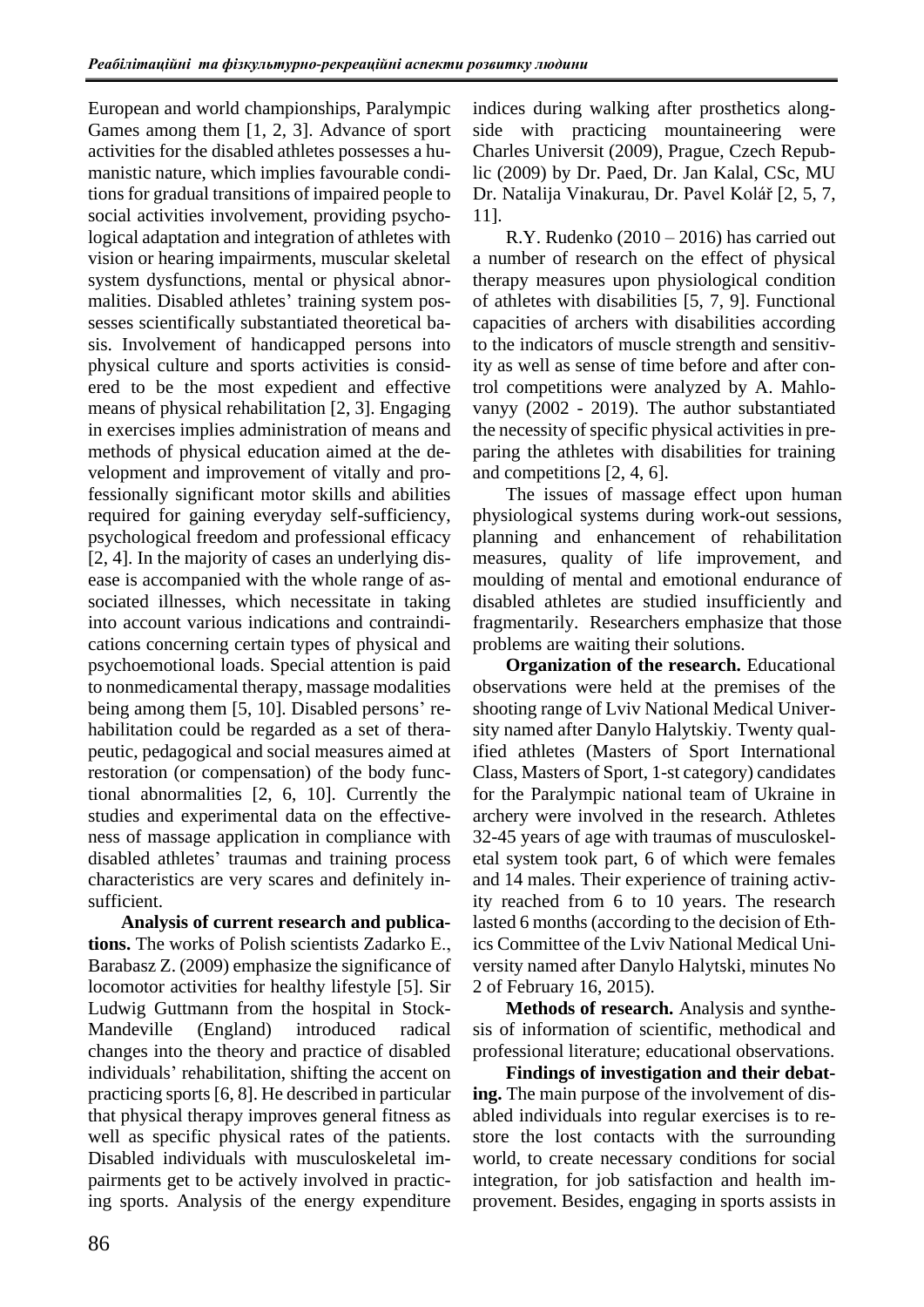maintaining mental health of this category of the country population, enabling thus their social adaptation and physical rehabilitation [2, 4, 10]. Some nations popularize sports among the halt and the lame for leisure, recreation and communication, for keeping good physical form and general fitness. People with physical impairments usually have problems with independent ambulation, which causes cardiovascular and pulmonary system disorders [10, 11]. World Programme of Actions in support of the disabled individuals reads: "Sports for people with physical impairments meet its recognition of late. The state administrative boards of all the countries should support all kinds of the disabled people's engagement in sports activities through appropriate financial insurance and proper organization of these activities". Provision of equal rights and conditions for the disabled pertaining to their engagement in physical culture and sports activities is considered to be the major attainment of the developed countries [10, 12]. It is commonly acknowledged that the nation's concern and care of its disabled compatriots has become a criterion of the country's cultural and social maturity.

Engagement in vigorous exercises, participation in sports competitions are indispensable forms of communication. Sports contests help to restore psychological balance, remove the feeling of isolation, return self-confidence and selfrespect and enable the return to active way of life [2, 10, 13]. Involvement of as many disabled people as possible into sports activities turns to be an effective means of their adaptation and integration into the society because taking up sports implies the creation of psychic attitude necessary for successful socially useful work. Physical culture and sports activities is an effective and, in some cases, the only way of physical rehabilitation and social adaptation of the disabled people.

Massage and its methodology cause lively interest of late. Traditionally massage is applied for various purposes: for health improvement, conditioning to the cold, as a supplement to medicamental treatment and exercises that produces a positive effect upon functional capacities of the body [9, 14]*.* Physical education, athletic training, physical rehabilitation, health related activities – these are the integral components of social and pedagogical process implying the leading role of educators, physical therapists and coaches. Hence the effectiveness of the recovery process depends on rehabilitative methods and means which correspond to the level of health, major and accompanying diseases, functional capacities, physical preparedness and individual characteristics of each person. Natural means of health recovery, massage among them, should play a significant role in general health improvement and increase of capacity for work [12, 14]*.*  Correctional massage implements the application of various massage modalities, such as preliminary massage, training and recovery one, massage of paravertebral zones, selective and segmental-responsive massage. The offered methodology applied classical forms and modes of massage (Table 1).

*Table 1*

|                  | <b>Loads of minor intensity</b> | <b>Loads of medium intensity</b> | <b>Loads of big intensity</b> |
|------------------|---------------------------------|----------------------------------|-------------------------------|
| lassage<br>types | Local massage of separate       | Partial massage, selective       | Brief massage after           |
|                  | body areas, selective mas-      | massage after each work-out      | each work-out session.        |
|                  | sage after each work-out        | session. Segmental-reflective    | Selective massage,            |
|                  | session.                        | massage. General massage         | segmental-reflective          |

**Components of the correctional massage subject to physical loads intensity**

Massage for the disabled athletes should alleviate the course of basic and concomitant diseases, restore work efficiency in order to increase sports results. In particular, after the extremities' amputation a period of locomotory adjustments take place. These changes are connected with the body adaptation to new conditions. Massage application might contribute to positive adaptation of the organism. Correctional massage for the disabled athletes of all classifications, who underwent amputation is aimed at muscles' atrophy and contractures prevention, elimination of scars and indurations, as well as swellings and pain syndrome. Correctional massage modalities improve metabolic processes, enhance blood supply to the atrophied muscles of the amputated limbs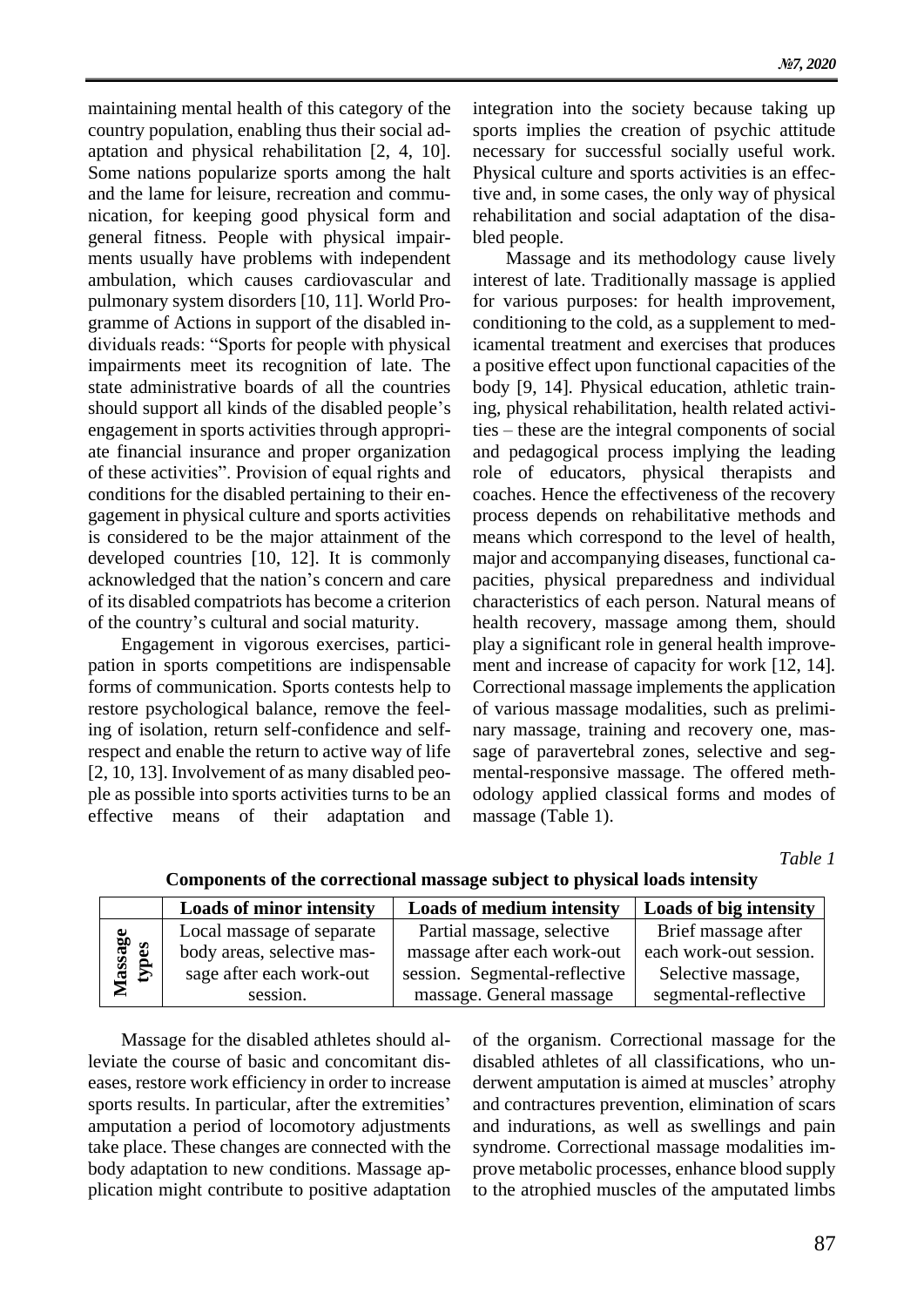and facilitate the workout of flexor contractions. For example, a chronic overuse of the healthy extremity is observed, foot and ankle muscles in particular. Massage modalities in this case are aimed at muscle relaxation. Spinal cord traumatic lesions are accompanied with certain locomotion dysfunctions. In case of spine cord compressions or tears flaccid paralysis of lower limbs might occur, alongside with other complications, such as loss of sensitivity (below the level of lesion) or pelvic girdle organs dysfunction. Correctional massage improves blood and lymph circulation, expedites metabolism, alleviates pain, prevents muscles' atrophy, assists in contractures workout of joints in the impaired athletes who suffer from certain injury outcomes, spinal cord diseases or polio aftereffects. Postural distortions, impairments of locomotor analyzer, hyperexcitability,

# **References**

1. Adamczyk J.G. (2013). Evaluation of body's reaction for physical effort by thermographic imaging. Studies and monographs. Warsawa, AWF, 144 p.

2. Bases of physical rehabilitation in medicine Mahlovanyy A.V., Hrynovets V.S.Kuninets O.B., Chervinska L.O., Hrynovets I.S., Mahlovana G.M., Ripetska O.R., Buchkovska A.Yu., Hysyk M.V. Lviv, 2019. 70 p.

3. Boghdanovsjka N. (2012). Suchasni tekhnologhiji v reabilitaciji khvorykh iz spynnomozkovoju travmoju [Modern technologies in rehabilitation of patients with spinal cord traumas]. Visnyk Zaporizjkogho nacionaljnogho universytetu. Serija: Fizychne vykhovannja ta sport. Zaporizhzhja, no. 2, pp. 117–124. (in Ukrainian)

4. Bovend'Eerdt T.J. Writing SMART rehabilitation goals and achieving goal attainment scaling: a practical guide. T.J. Bovend'Eerdt, R.E. Botell, D.T. Wade. Clin Rehab. 2009. 23. Р. 352–361.

5. Zadarko E., Barabasz Z. (red.), (2009). Academic physical education. Health, lifestyle and motor abilities. Wyd. Uniwersytetu Rzeszowskiego, Rzeszów.

6. Kravchuk N.M., Maghljovanyj A.V. (2002). Kharakterystyka nervovo-m'jazovoji ta sensornykh system u invalidiv-striljciv z luka [Characteristics of neuromuscular and sensory systems in archers with disabilities]. Fiziologhichnyj zhurnal, vol. 48, no. 2, pp. 175–176. (in Ukrainian)

psyche inertness – all this aggravates human body adaptation to physical loads. Massage for the disabled athlete is an easily available method of restoration as it might be applied before and after physical exercise, during and after training sessions, during passive and active recreation.

**Conclusions.** Massage for disabled athletes is administered with the aim of rehabilitation as well as a complementary means for body functional recovery. Correctional massage takes account of the basic and concomitant diseases, considers the intensity and volume of physical loads, stipulates the duration of a training session.

Adoption of the author's correctional massage methodology was applied for body functional systems monitoring during training process, thus enabling the adjustment of the amount of physical loads during disabled athletes work-out sessions.

7. Rudenko R. Massage for Disabled Athletes. Rudenko Romanna, Mahlovanyy Anatoliy, Mukhin Volodymyr. American Journal of Science and Technologies. 2016. Vol. 3, no. 1(21). P. 699–705.

8. Rudenko R. Physical rehabilitation and thermoregulatory processes in athletes with disabilities. R. Rudenko, A. Mahlovanyy, O. Shuyan, T. Prystupa. Journal of Physical Education and Sport. 2015. Vol. 15, is. 4. Р. 730−735.

9. Rudenko R. Integrated comparative monitoring of physical rehabilitation of the athlete' body with disabilities. Romanna Rudenko, Anatoliy Mahlovanyy, Olena Shuyan, Tetiana Prystupa. Annals of Science and Education, 2015, No 2 (22), (July–December). Volume V. "UCL Press", 2015. P. 610–618.

10. Rudenko R. (2013). Masazh [Massage]. Lviv: Splain, 304 p. (in Ukrainian)

11. Mukhin V.M. (2010). Fizychna reabilitacija. Kyiv: Olimpijsjka literature, 488 p. (in Ukrainian)

12. Physical education of youth as a pledge of nation's health. A. Buchkovska, Yu. Svystun, A. Mahlovanyy, O. Ripetska, M. Renka, I. Hrynovets, V. Hrynovets. HEALTH PROBLEMS IN UKRAINE AND POLAND. Lviv: Editorial House of the Lviv Regional Charity Fund "Medicine and Law", 2017. P. 68-74.

13. [Pristupa E.](http://elib.umsa.edu.ua/jspui/browse?type=author&value=Pristupa%2C+E.) [The head and face](http://repository.ldufk.edu.ua/handle/34606048/10720)  [trauma rate, depending on kind of sport, mech](http://repository.ldufk.edu.ua/handle/34606048/10720)[anism and prophylaxis.](http://repository.ldufk.edu.ua/handle/34606048/10720) [Pristupa, E.;](http://elib.umsa.edu.ua/jspui/browse?type=author&value=Pristupa%2C+E.)